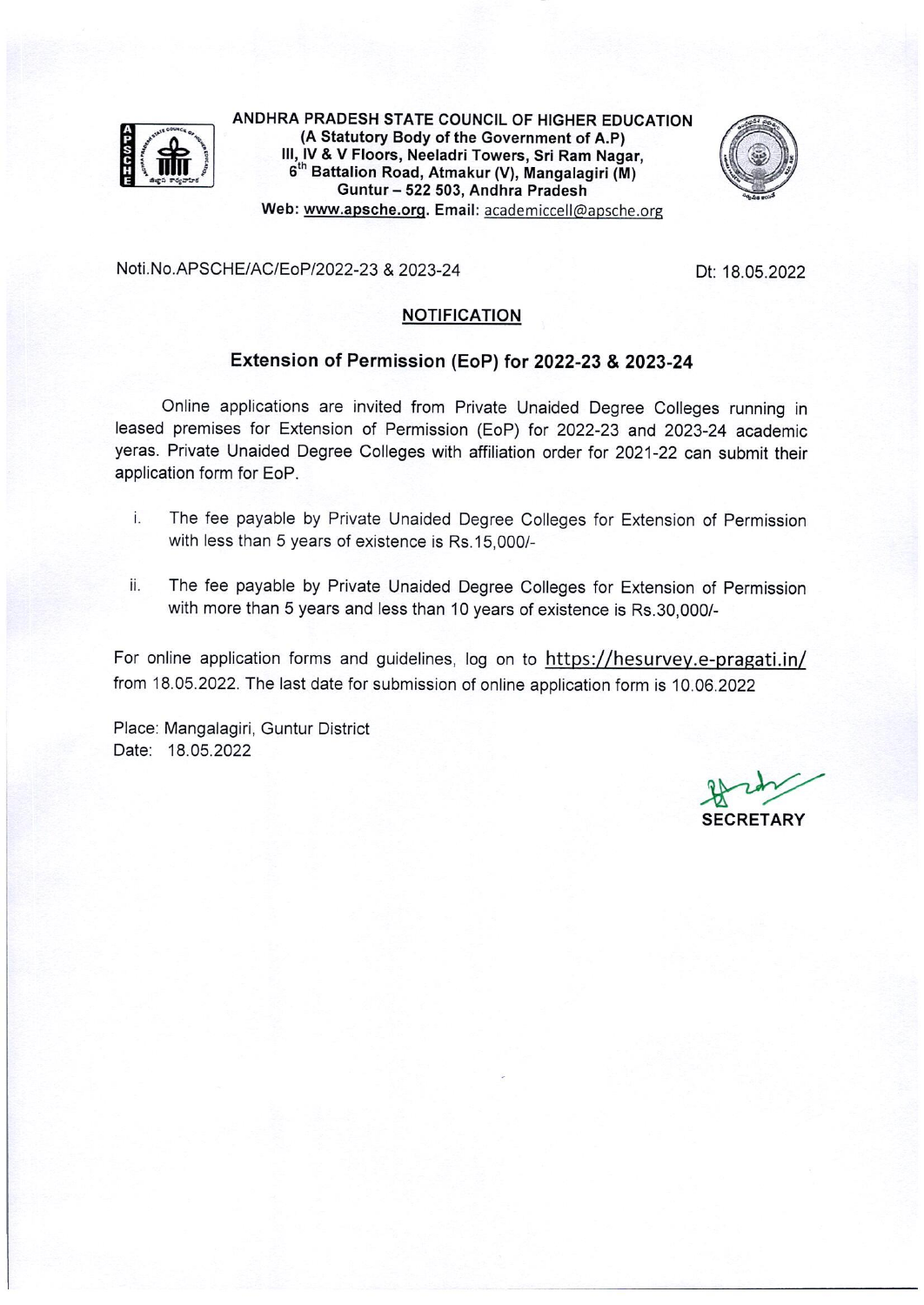

**ANDHRA PRADESH STATE COUNCIL OF HIGHER EDUCATION (A Statutory Body of the Government of A.P) III, IV & V Floors, Neeladri Towers, Sri Ram Nagar, 6 th Battalion Road, Atmakur (V), Mangalagiri (M) Guntur – 522 503, Andhra Pradesh Web: [www.apsche.org.](http://www.apsche.org/) Email:** [academiccell@apsche.org](mailto:academiccell@apsche.org)



 **Rules for Extension of Permission in respect of Private Unaided Degree Colleges with less than 10 years of existence and functioning in temporary accommodation for 2022-23 and 2023-24**

**According to Rule 8 (1) and (2) of G.O Ms.No.36 HE (CE) Dept Dt: 15.07.2021 and judgement of the Hon'ble High Court in 2004, the private institution / college permitted to run in leased buildings shall apply for Extension of Permission (EoP) to the Competent Authority. The temporary permission that has already been accorded shall be renewed annually for a period of five years, relaxable to ten years in deserving cases, by the Competent Authority.**

**In compliance with the judgement and Rules, the existing affiliated Private Un-Aided Degree Colleges which are functioning in temporary accommodation with less than 10 years of existence shall submit their application mandatorily for Extension of Permission.**

Online Applications are invited from the existing affiliated Private Un-Aided Degree Colleges **with less than 10 years of existence** and **functioning in rented/leased accommodation** for according Extension of Permission for the academic years 2022-23 & 2023-24.

## **I. Registration**

Existing Private Degree Colleges functioning in leased accommodation shall register their applications by remitting the prescribed fee as detailed hereunder, in favour of the Secretary, APSCHE through payment gateway mode towards registration, processing and inspection fee.

The details of fee payable are given hereunder:

- **a. Rs.15,000/-** for colleges which are in existence for less than 5 years
- **b. Rs.30,000/-** for colleges which are in existence more than 5 years and less than 10 years

## **II. Conditions to be fulfilled for grant of Extension of Permission in respect of existing Private Unaided Degree Colleges**

 The Applicant institution shall furnish information on the available academic and infrastructural facilities which are applicable for the New Private Unaided Degree College and for running the existing UG & PG Courses with regard to Land, Accommodation, Playground facility, Parking Area, Fire Safety and other Infrastructural facilities etc.,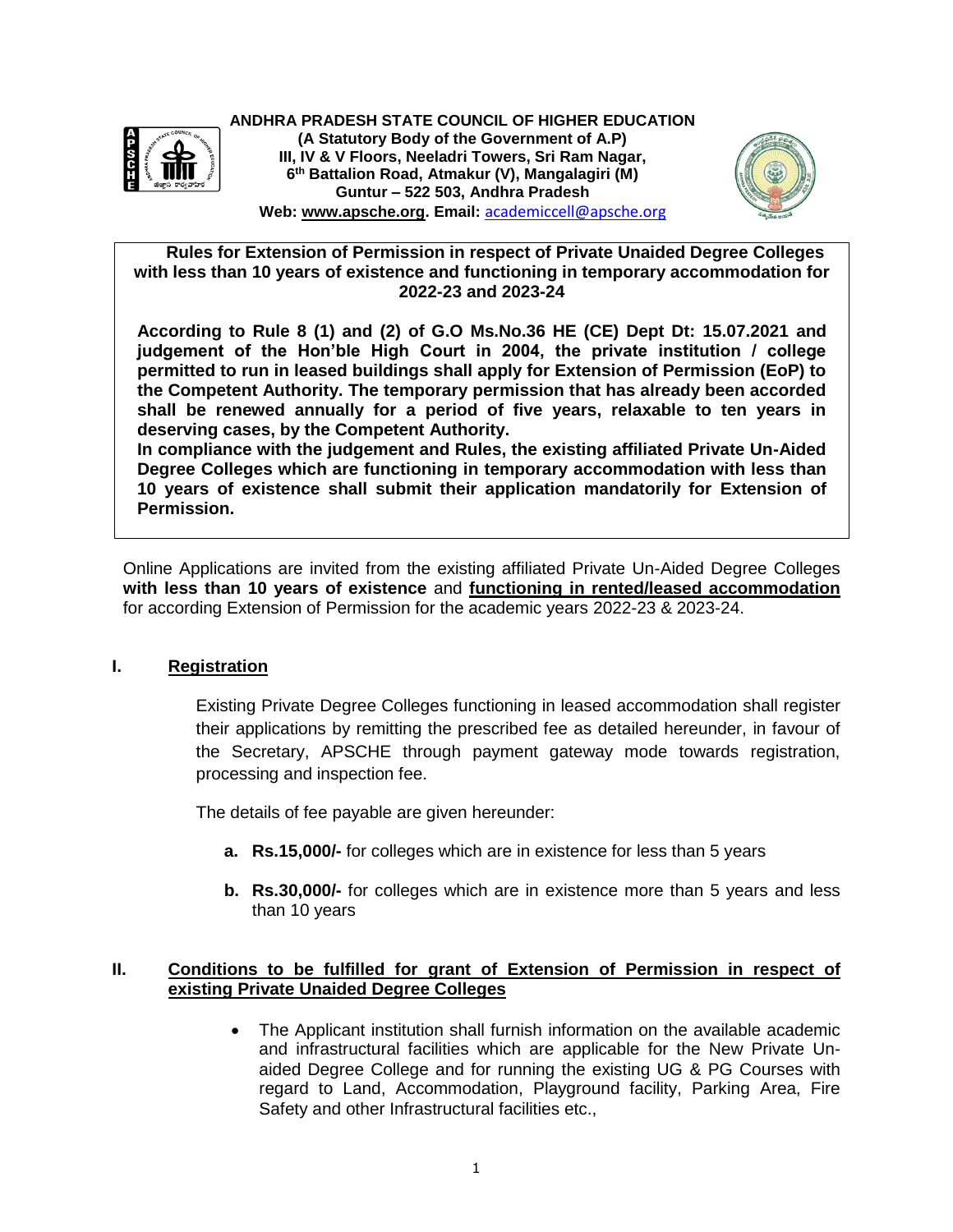- The applicant institution shall enclose all documents with self attestation of the management of the college on the information as mentioned under points A to F.
- Applications for Extension of Permission will only be processed if the college has an active website showing all the details with regard to courses offered, admissions, scholarships, performance, staff particulars etc

# **A. Land**

|                                                                    | <b>Area Required</b>                       |                                    |            |  |  |
|--------------------------------------------------------------------|--------------------------------------------|------------------------------------|------------|--|--|
| <b>Place</b>                                                       | <b>Upto student</b><br>strength of<br>1000 | For student strength<br>above 1000 |            |  |  |
| 3<br>Urban<br>Agglomerations<br>In<br>Visakhapatnam<br>Vijayawada, | οf<br>&                                    | 1.00 Acre                          | 2.00 Acres |  |  |
| Guntur.                                                            |                                            |                                    |            |  |  |
| In other places in the State                                       |                                            | 2.00 Acres                         | 4.00 Acres |  |  |

The total extent of land mentioned above should be at one place only in and around the College. If it is located away from the College, it should be nearer (within a radius of 30 k.m. and within the same Mandal) to the College so that it could be used for future development.

A sketch plan of the land giving dimensions and details of survey no./ patta no., name of the place, District, etc., as mentioned in the document and certified by concerned MRO.

The society shall **produce the original land document along with sketch plan to the Inspection Committee for verification.** 

## **B. Building Accommodation**

i) Minimum requirements for UG programmes

|                          | Particulars of<br>Accommodation   |              | Additional<br>(including common<br>accommodation                                                                                                                                |
|--------------------------|-----------------------------------|--------------|---------------------------------------------------------------------------------------------------------------------------------------------------------------------------------|
| Minimum<br>required area | Urban Areas<br><b>Rural Areas</b> | 8000<br>6000 | in<br>Accommodation<br>addition to 8000 sft /<br>6000 sft, as<br>the<br>per<br>requirements of<br>the<br>existing and proposed<br>courses / combinations,<br>shall be provided. |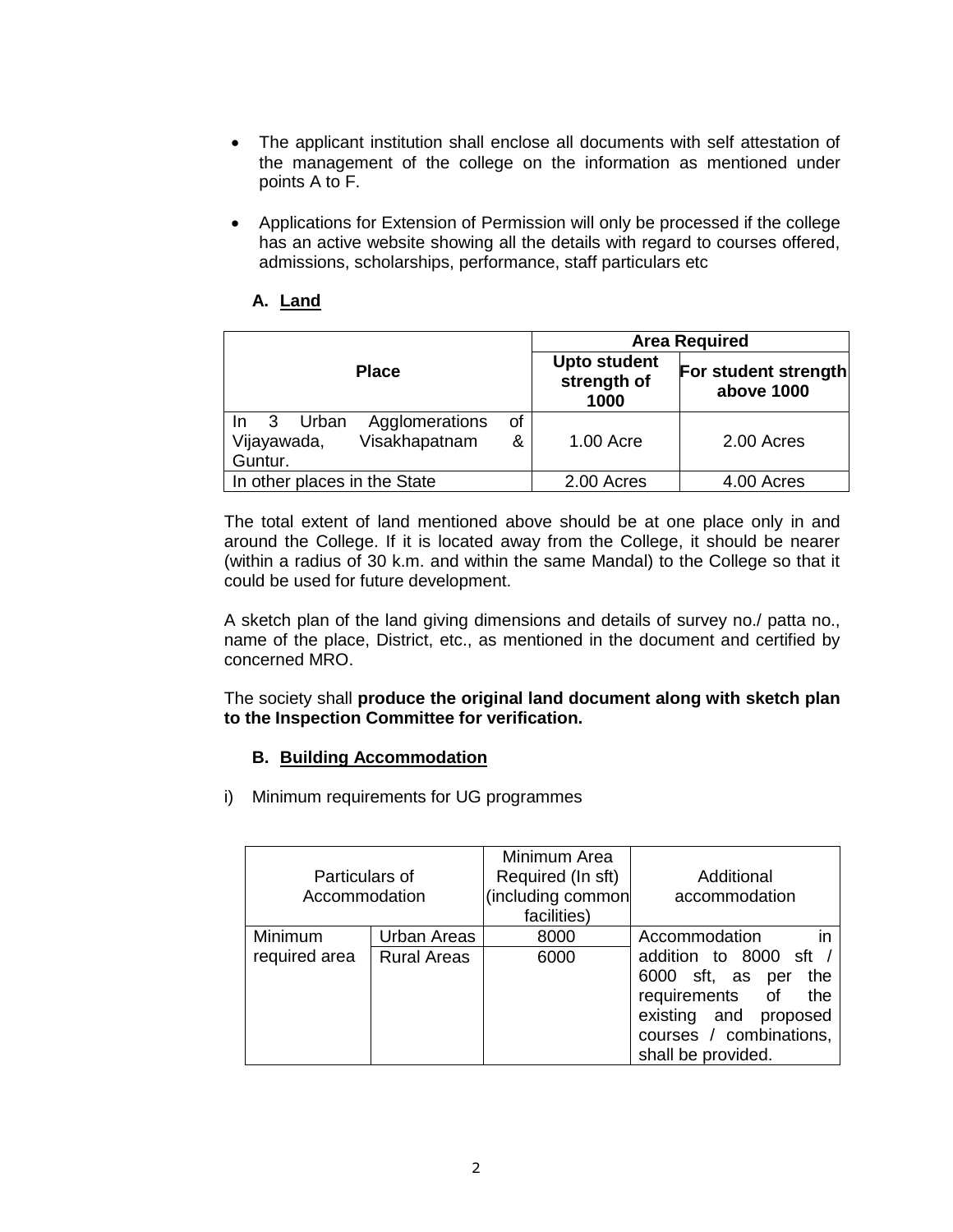| Classrooms | No. of Sections proposed   No. of Classrooms required |
|------------|-------------------------------------------------------|
| required   |                                                       |
|            |                                                       |
|            |                                                       |

| Labs Required | 1 lab for each subject in one/two combinations |
|---------------|------------------------------------------------|
|---------------|------------------------------------------------|

| Required Room Dimensions (in sq.ft.) |     |  |  |  |  |
|--------------------------------------|-----|--|--|--|--|
| Classroom                            | 600 |  |  |  |  |
| Labs                                 | 600 |  |  |  |  |
| English Language Lab (Mandatory)     | റെറ |  |  |  |  |

| Common Facilities (in sq.ft.) |     |          |  |  |  |  |
|-------------------------------|-----|----------|--|--|--|--|
| Principal's Room              | 200 |          |  |  |  |  |
| <b>Staff Room</b>             | 300 |          |  |  |  |  |
| Office Room                   | 300 |          |  |  |  |  |
| Library                       | 600 | 2000 sft |  |  |  |  |
| <b>Games Room</b>             | 200 |          |  |  |  |  |
| <b>Ladies Waiting Room</b>    | 200 |          |  |  |  |  |
| <b>Toilets</b>                | 200 |          |  |  |  |  |

# (ii) Minimum requirement for PG programmes

|                  |                         | M.Sc                           |                                |                           |                         |                                  |                         |                   |                                 |                                   |                         |
|------------------|-------------------------|--------------------------------|--------------------------------|---------------------------|-------------------------|----------------------------------|-------------------------|-------------------|---------------------------------|-----------------------------------|-------------------------|
| SI.<br><b>No</b> | <b>Description</b>      | <b>Chemistry</b>               |                                | Bio-<br><b>Chemistry</b>  |                         | Micro-<br>biology                |                         | Bio-<br>technolog |                                 | <b>Other PG</b><br><b>Courses</b> |                         |
|                  |                         | ৳<br>$h$ alls<br>$\frac{1}{2}$ | Carpet<br>Area<br>$\mathsf{F}$ | No. of<br>halls<br>。<br>2 | Carpet<br>Area<br>(sft) | ৳<br>halis<br>$\dot{\mathbf{z}}$ | Carpet<br>Area<br>(sft) | No.of<br>halls    | Carpet<br>Area<br><i>I</i> sff) | No.of<br>halls                    | Carpet<br>Area<br>(sft) |
| 1                | <b>Class Rooms</b>      | 02                             | 600                            | 02                        | 600                     | 02                               | 600                     | 02                | 600                             | 02                                | 600                     |
| $\overline{2}$   | Laboratories            | 04                             | 600 (3)<br>1200(1              | 02                        | 1200                    | 02                               | 1200                    |                   |                                 | 02                                | 1200                    |
| 3                | Library                 | 01                             | 1200                           | 01                        | 1200                    | 01                               | 1200                    | 01                | 1200                            | 01                                | 1200                    |
| 4                | <b>Seminar Hall</b>     | 01                             | 1000                           | 01                        | 1000                    | 01                               | 1000                    | 01                | 1000                            | 01                                | 1000                    |
| 5                | Store Room              | 01                             | 300                            | 01                        | 300                     | 01                               | 300                     | 01                | 300                             | 01                                | 400                     |
| 6                | <b>Staff Room</b>       | -                              |                                |                           |                         | ۰                                |                         |                   |                                 | 01                                | 400                     |
| 7                | <b>Preparation Room</b> | 01                             | 250                            | ۰                         | -                       | $\overline{\phantom{0}}$         |                         |                   |                                 | -                                 |                         |
| 8                | <b>Balance Room</b>     | 01                             | 150                            | $\blacksquare$            |                         | ۰                                |                         |                   |                                 | $\blacksquare$                    |                         |
| 9                | Instrumentation<br>Room |                                |                                | 01                        | 400                     | 01                               | 400                     |                   |                                 |                                   |                         |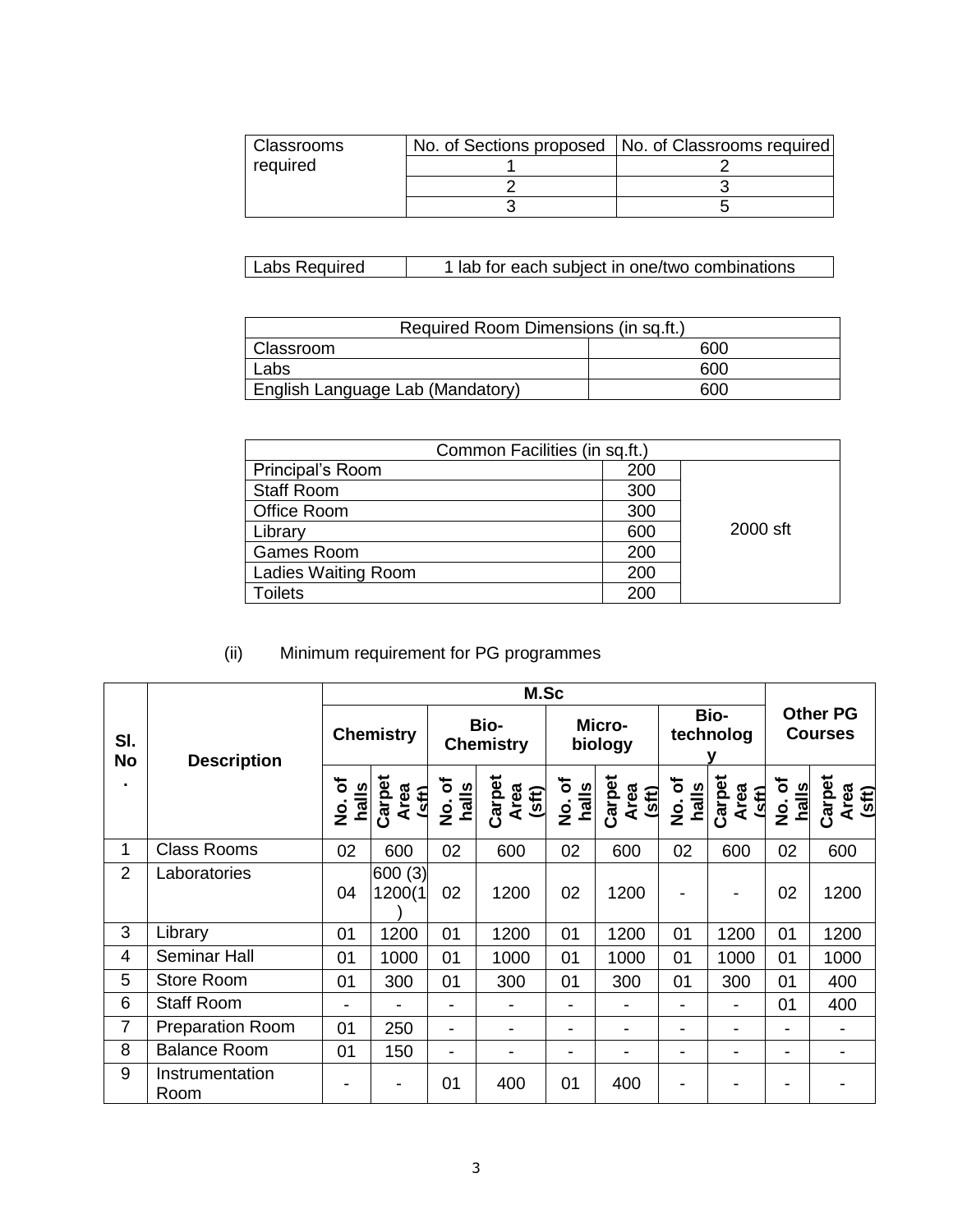| 10              | <b>Culture Room</b>                                                                        |  |    |     | 01             | 400            |    | -    |                |  |
|-----------------|--------------------------------------------------------------------------------------------|--|----|-----|----------------|----------------|----|------|----------------|--|
| 11              | Sterilization / Wash<br>Room                                                               |  |    |     |                |                | 01 | 400  |                |  |
| 12 <sup>2</sup> | <b>Animal House</b><br>(as per norms of<br>Ministry of Social<br>Justice &<br>Empowerment) |  | 01 | 400 | 01             | 400            | 01 | 400  | $\blacksquare$ |  |
| 13              | General Lab                                                                                |  |    |     | $\blacksquare$ |                | 02 | 1200 | $\blacksquare$ |  |
| 14              | Research Lab                                                                               |  |    |     | $\blacksquare$ |                | 01 | 1200 | $\blacksquare$ |  |
| 15              | <b>Specialized Labs</b>                                                                    |  |    |     |                |                |    |      |                |  |
|                 | Instrumentation Lab                                                                        |  |    |     |                | $\blacksquare$ | 01 | 400  | ۰.             |  |
|                 | Microbial Lab                                                                              |  |    |     |                | $\blacksquare$ | 01 | 400  | ۰              |  |
|                 | <b>Animal Cell</b><br><b>Culture Lab</b>                                                   |  |    |     |                | $\blacksquare$ | 01 | 400  |                |  |
|                 | <b>Plant Tissue Culture</b><br>Lab                                                         |  |    |     |                |                | 01 | 400  |                |  |
|                 | Molecular Biology<br>Lab                                                                   |  |    |     |                |                | 01 | 400  |                |  |

## **C. Registered Lease Document**

- a. The building document should be registered in the name of the sponsoring Educational Society represented by its Secretary / Correspondent for the Degree College.
- b. If the college provides accommodation separately for the proposed PG Course, Registered lease Deed of the said building shall be submitted and also mentioned in the distance from the existing building.
- c. The Document should contain, apart from other details, Survey No., Door No., Village / Town, boundaries of the building, floor-wise carpet area and total carpet area.
- d. Plans of the building duly approved by the authorities of Municipality / Corporation / Gram Panchayat along with permission orders for construction the building in which the college is located should be submitted.
- e. The building plans should reflect property details as mentioned in the registered documents indicating clear demarcation of the existing accommodation for classroom, principal room etc., location and dimensions of each room and total built-up area

#### **D. Corpus Fund**

| SI.       | Year of          | Amount (Rs. in Lakhs)                        |                                 |       |        |  |  |  |  |  |
|-----------|------------------|----------------------------------------------|---------------------------------|-------|--------|--|--|--|--|--|
| <b>No</b> | Establishment    | <b>Status</b>                                | Urban                           | Rural | Tribal |  |  |  |  |  |
|           | Prior to 1987-88 | Boys / Co-Ed.                                | The amount as prescribed by the |       |        |  |  |  |  |  |
|           |                  | Govt. while starting the college.<br>Women's |                                 |       |        |  |  |  |  |  |
| ົ         | 1987-88 to 89-90 | Boys / Co-Ed.                                | 6.00                            | 6.00  |        |  |  |  |  |  |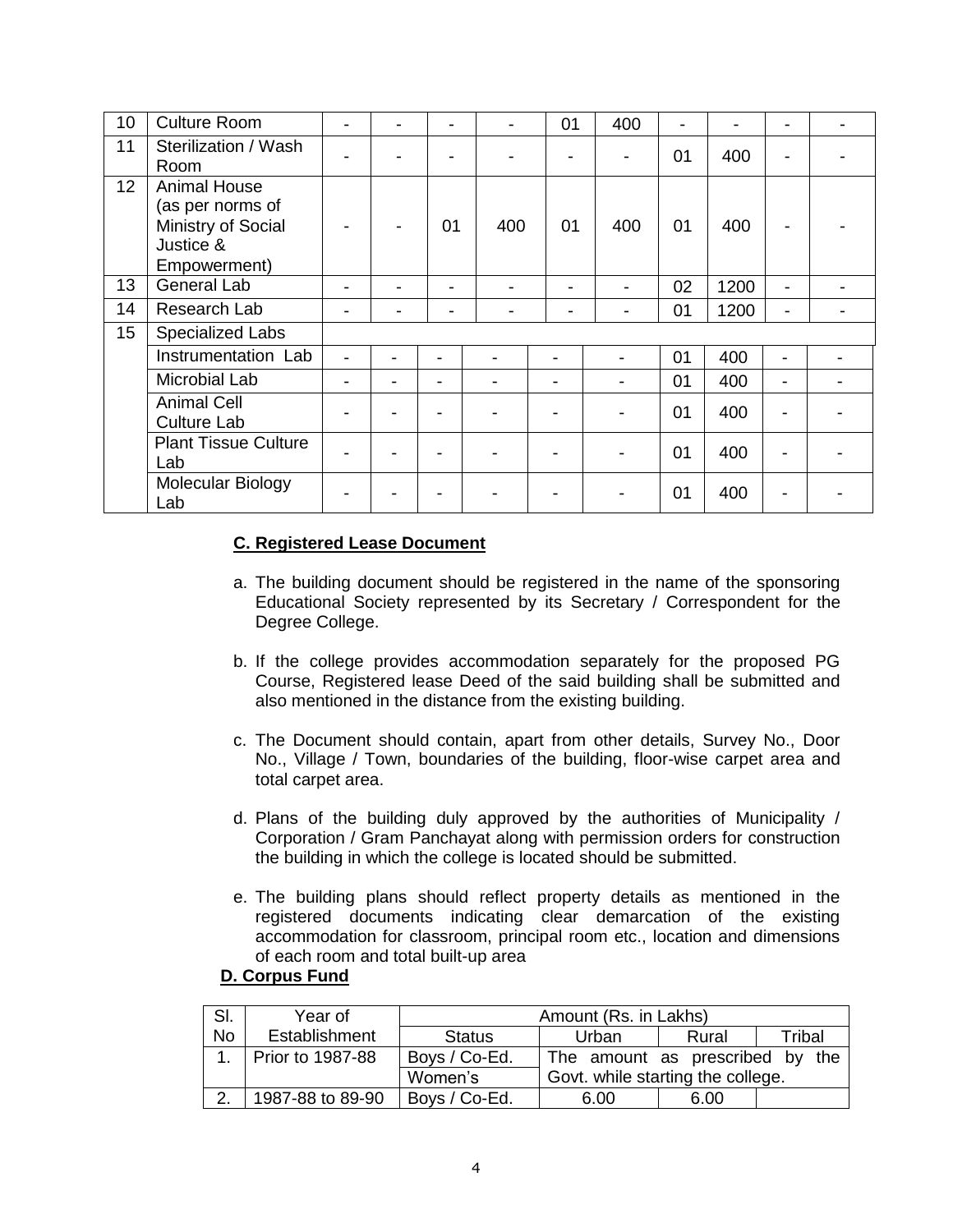|       |                  | Women's       | 5.00 | 5.00     |  |
|-------|------------------|---------------|------|----------|--|
| 3.    | 1990-91 to 97-98 | Boys / Co-Ed. | 7.50 | 7.50     |  |
|       |                  | Women's       | 5.00 | 5.00     |  |
|       | 1998-99 to 2004- | Boys / Co-Ed. | 7.50 | 7.50     |  |
|       | 05               | Women's       | 5.00 | 5.00     |  |
| 5.    | After 2005-06    | Boys / Co-Ed. | 7.50 | Exempted |  |
|       |                  | Women's       | 5.00 | Exempted |  |
| Note: |                  |               |      |          |  |

1. Colleges established after 1993-94, in rural areas with Telugu Medium either for Girls or Boys or Co-Education are exempted from the payment of Corpus Fund.

- ii) The Educational Institution should provide information on Corpus Fund of **Rs. 5.00 lakhs** for each of the existing PG Course, in addition to the Corpus Fund which the college is required to have paid in respect of starting of the college. However, PG Courses proposed in rural areas are exempted from payment of Corpus Fund with effect from the academic year 2005-06.
- iii) The Educational Institution should provide information on Corpus Fund deposited in the form of Fixed Deposit Receipt (FDR) in the joint account of Secretary / Correspondent of the sponsoring Educational Society and the Regional Joint Director of Collegiate Education concerned, in any Nationalized / Scheduled Bank for a period of 10 years.
- iv) The applicant College shall produce proof of FDRs of all the installments of Corpus Fund.

## **E. Financial Position**

The management shall mention and show the financial position like in the form of FDRs, Loans, Current account in banks etc.,

## **F. Other facilities**

## **i) Play Ground Facilities**

The colleges which do not have the required land in their own premises will have to provide information on the facilities available to its students i.e gymnasium / Recreation and games facility by providing separate built up space and equipments for this purpose.

#### **ii) Parking Area**

The colleges located along the main road in urban areas shall be required to provide parking area to an extent of 20% of the built up area. Such parking area should be provided either in the college premises or within a distance of 100 mtrs thereof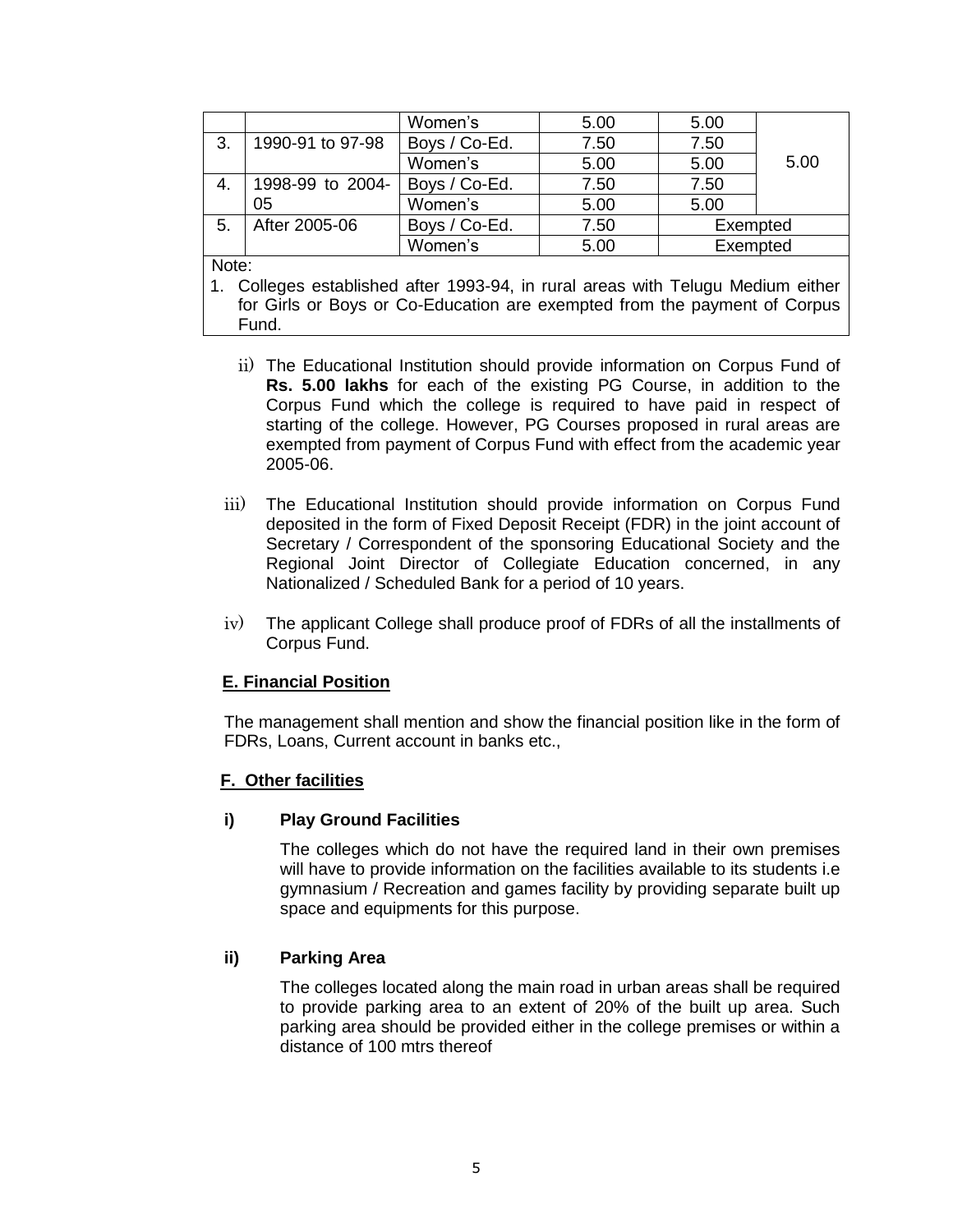## **iii) Fire Safety**

The applicant Educational Institution shall furnish the fire safety certificate.

## **iv) Lab Equipment**

The management shall provide information and document evidence on lab equipment for each subject offered.

#### **v) Library**

The management shall provide information on the library books for each subject offered

#### **III. Processing of Application**

The A.P. State Council of Higher Education will arrange to conduct a prima-facie scrutiny. Based on the recommendations of prima-facie Scrutiny Committee, the A.P. State Council of Higher Education shall arrange to conduct inspection of the college. The information pertaining to inspection of the College will be placed in the website of APSCHE and no further communication will be made with the College in this regard.

The Educational Society shall not pay T.A., D.A. & etc., to the members of the Committee and AP State Council of Higher Education will pay the same from the fee paid by the College.

#### IV. **Enclosures to the Application**

1. Proof of payment as applicable mentioned under Point (II) towards Processing & Extension of Permission fee.

(Enclose Original proof to the **first copy** of the filled in application and photocopies of the other set of application.)

2. A copy of certificate of Registration of sponsoring Society under Societies Act along with constitution and bye-laws of the Educational Society.

**Note:** The duties of the Members of the Society and their powers may be mentioned along with the bye-laws

- 3. Copies of the FDRs, if any, indicating the financial position of the College.
- 4. A copy of **registered lease deed for the college building** on the prescribed carpet area for existing degree college and PG Courses
- 5. a) Copy of the building plan drawn to scale and drawn by a licensed architect and certified by Principal of a Government Degree College after physical verification by him.